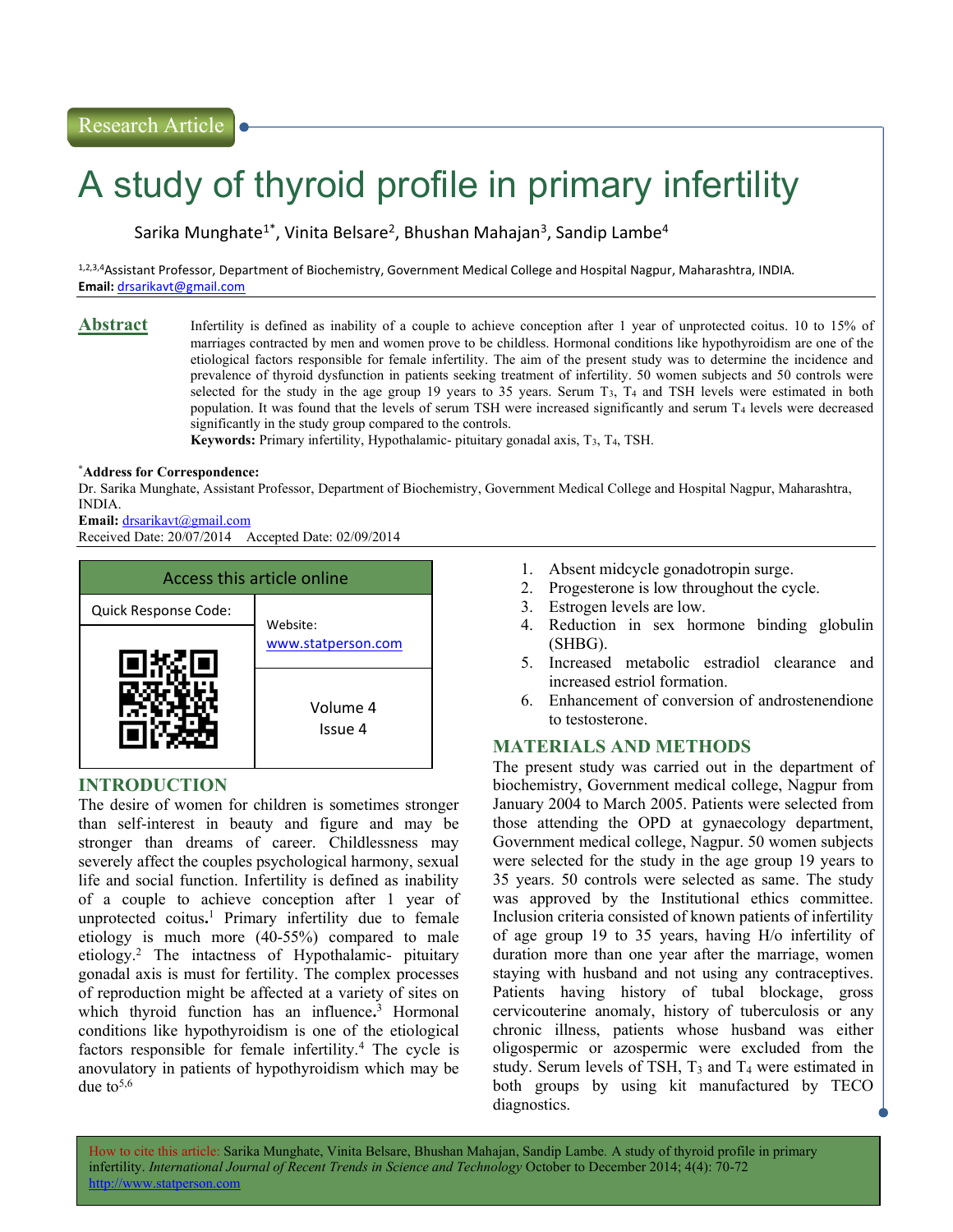# OBSERVATIONS AND RESULTS

| <b>Table 1:</b> Distribution of study subjects according to age |                                 |                |                 |                |  |  |  |
|-----------------------------------------------------------------|---------------------------------|----------------|-----------------|----------------|--|--|--|
| Age in years                                                    | <b>Number of study subjects</b> |                |                 |                |  |  |  |
|                                                                 | <b>Controls</b>                 | Percentage (%) | <b>Patients</b> | Percentage (%) |  |  |  |
| $\leq 20$                                                       |                                 | 4              |                 | 14             |  |  |  |
| 21 to 25                                                        | 31                              | 62             | 23              | 46             |  |  |  |
| 26 to 30                                                        | 14                              | 28             | 12              | 24             |  |  |  |
| 31 to $\leq$ 35                                                 | 3                               | 6              | 8               | 16             |  |  |  |
| Total                                                           |                                 | 100            |                 | 100            |  |  |  |

Table 2: Studies showing the values of T<sub>3</sub>, T<sub>4</sub> and TSH in study subjects (T<sub>3</sub> values are expressed in ng/ml, mean  $\pm$ SD, T<sub>4</sub> values are expressed in  $\mu$ g/ml, TSH values are expressed in  $\mu$ IU / ml)

| <b>,</b> , . <del>.</del>  |                          |                           |  |  |  |  |
|----------------------------|--------------------------|---------------------------|--|--|--|--|
| $T_3$ Mean $\pm$ SD        | $T_4$ Mean $\pm$ SD      | TSH Mean $\pm$ SD         |  |  |  |  |
| $0.83 + 0.18$              | $7.18 + 2$               | $2.20 \pm 1.59$           |  |  |  |  |
| $(0.6 \text{ to } 1.86)^*$ | $(4.8 \text{ to } 12)^*$ | $(0.4 \text{ to } 6.0)^*$ |  |  |  |  |
| $0.75 \pm 0.38$            | $6.00 + 2.88$            | $4.91 \pm 4.22$           |  |  |  |  |
| $(0.6 \text{ to } 1.86)^*$ | $(4.8 \text{ to } 12)^*$ | $(0.4 \text{ to } 6.0)^*$ |  |  |  |  |
| 0.1791                     | 0.0197                   | 0.0000                    |  |  |  |  |
|                            |                          |                           |  |  |  |  |

\*Normal range as given by M/s Teco Diagnostics, USA in the literature of their reagent kits.

p value< 0.05- Statistically significant

p value<0.001- Statistically highly significant

p value>0.05- Not significant.

Table No.2 shows that though there is not a much pronounced difference between the circulating serum levels of T3 in control and in infertile women, they vividly and drastically differ in their T4 and TSH levels. The circulating mean TSH levels in infertile women was found to be significantly increased i.e. more than double

that of the controls; while the mean T4 levels were significantly less in the infertile women as compared with that of the controls. Thus a relationship between the thyroid function and the infertility is definitely established.

| <b>Table 3:</b> Distribution of infertile women according to thyroid status |
|-----------------------------------------------------------------------------|
|-----------------------------------------------------------------------------|

| <b>Thyroid status</b>       | Percentage of<br>total cases studied | T3 Mean $\pm$ SD                   | T4 Mean ±SD                        | TSH Mean $\pm$ SD                  |
|-----------------------------|--------------------------------------|------------------------------------|------------------------------------|------------------------------------|
| Controls (n=50)             | 100                                  | $0.83 + 0.18$                      | 7.18 $\pm$ 2                       | $2.20 \pm 1.59$                    |
| Cases<br>Euthyroid (n=30)   | 60                                   | $0.86 \pm 0.16 \neq 0.75$ to 0.36) | 7.12 $\pm$ 1.91 (6.00 to 2.88)     | $2.30 \pm 1.41$ (4.91 to 4.22)     |
| P value                     | $\overline{\phantom{a}}$             | p > 0.05                           | p>0.05                             | p>0.05                             |
| Controls (n=50)             | 100                                  | $0.83 \pm 0.18$                    | $7.18 \pm 2$                       | $2.20 \pm 1.59$                    |
| Cases<br>Hypothyroid (n=18) | 36                                   | $0.46 \pm 0.26$ ** #(0.75 to 0.38) | $3.52 \pm 2.12**$ (6.00 to 2.88)   | $4.80 \pm 2.83$ ** (4.91 to 4.22)  |
| P value                     |                                      | 0.000                              | 0.001                              | 0.000                              |
| Control                     |                                      | $0.83 + 0.18$                      | $7.18 \pm 2$                       | $2.20 \pm 1.54$                    |
| Cases<br>Hyperthyroid (n=2) | 4                                    | $1.64 \pm 1.37$ ** #(0.75 to 0.38) | $11.52 \pm 3.75$ ** (6.00 to 2.88) | $0.19 \pm 2.083$ ** (4.91 to 4.22) |
| P value                     |                                      | 0.000                              | 0.005                              | 0.08                               |

\*\* Highly significant change, \* Significant change, # The values in parentness are the figures found in total number of subjects.

Table No. 3 shows that 36% of infertile women had significantly lowered values of both T3 and T4 as compared to normal control and at the same time they had significantly increased TSH values. This shows that the decreased thyroid function does play a role in the total evaluation of infertility of the affected subjects. Amongst the total cases studied only 4% were found to have increased T3 and T4 with significantly decreased TSH

values. These results show that hyperthyroidism has profound effect as that of hypothyroidism in the resulting conception of affected women. However incidence of infertility in hyperthyroid patients seems to be much low as compared to the hyporthyroid patients.